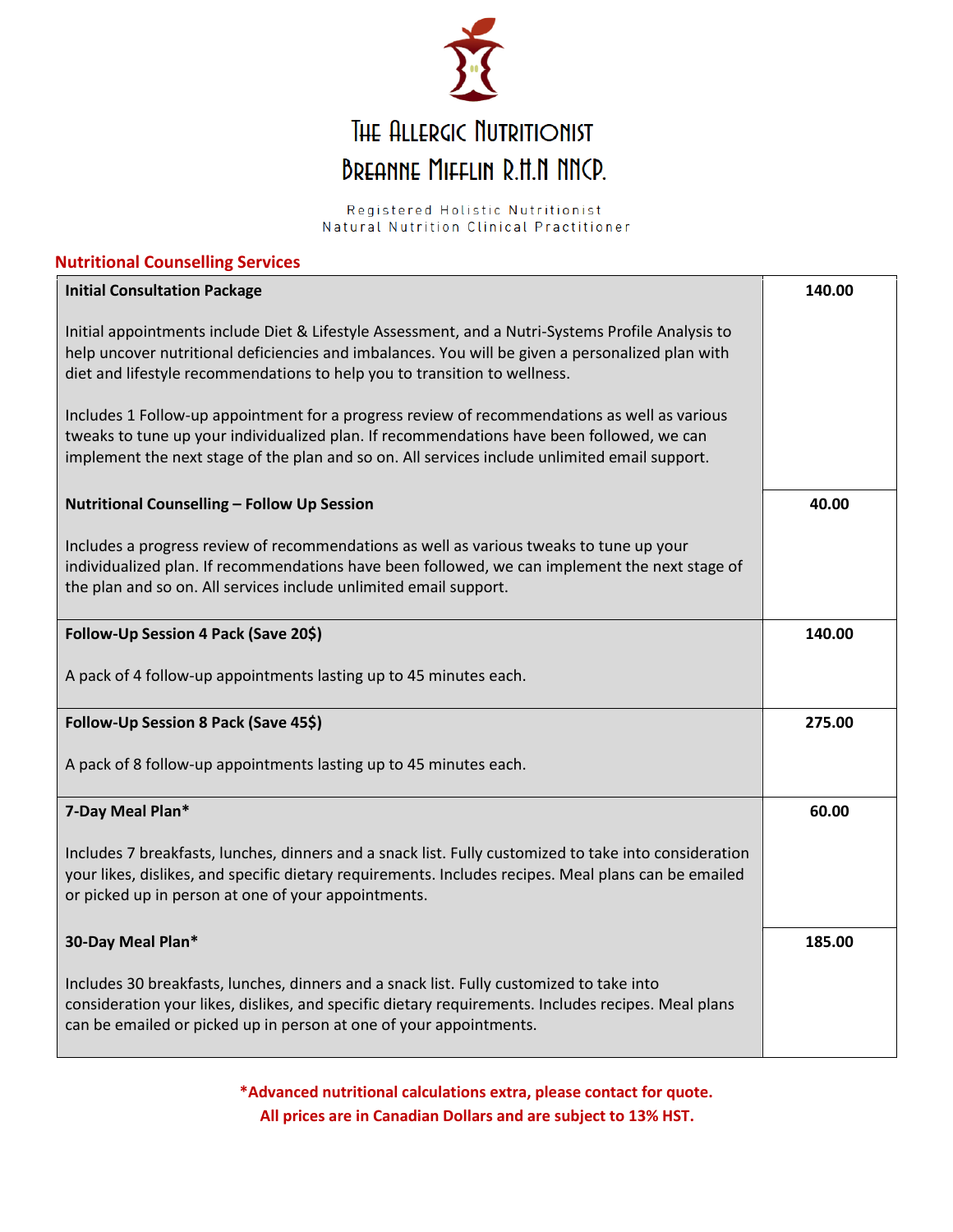

Registered Holistic Nutritionist Natural Nutrition Clinical Practitioner

| <b>Nutritional Counselling Services Cont.</b>                                                                                                                                                                                                                                                          |                                    |  |
|--------------------------------------------------------------------------------------------------------------------------------------------------------------------------------------------------------------------------------------------------------------------------------------------------------|------------------------------------|--|
| 1-Hour Grocery Store Tour                                                                                                                                                                                                                                                                              | 45.00                              |  |
| Grocery shopping can be daunting at the best of times. Let a Registered Holistic Nutritionist help<br>navigate you through the aisles and show you how to decipher labels and quickly find healthy,<br>affordable and safe foods for you and your family. Includes important handouts.                 |                                    |  |
| <b>Personal Cooking Lessons</b>                                                                                                                                                                                                                                                                        | 35.00/hr min 2<br>hours.           |  |
| Learn how to cook in the comfort of your own home. Offering classes ranging from the basics all<br>the way up to the gourmet level. Cost of groceries not included.                                                                                                                                    |                                    |  |
| <b>Group Cooking Lessons</b>                                                                                                                                                                                                                                                                           | <b>Please Contact</b><br>for Quote |  |
| Please contact to book group lessons as discounted rates are available with larger groups. Cost of<br>groceries not included.                                                                                                                                                                          |                                    |  |
| <b>Fridge and Pantry Clean Out</b>                                                                                                                                                                                                                                                                     | <b>Please Contact</b><br>for Quote |  |
| The key things to think about for a fridge and pantry clean up are your health goals. Is your blood<br>sugar or cholesterol too high? Do you have food sensitivities or allergies that require abstinence<br>from certain foods? Do you have a few pounds you'd like to lose?                          |                                    |  |
| Once we've established your health goals, then it's a good time to start looking through your<br>cupboards and refrigerator. There are general categories of foods that you should throw out and<br>there are typical foods that you should make sure you keep well-stocked in your fridge and pantry. |                                    |  |
| I can help you to either create a labelling system so you know which foods are safe for you if share<br>a kitchen with loved ones, or start fresh by removing things that can interfere with your health<br>goals.                                                                                     |                                    |  |

**All prices are in Canadian Dollars and are subject to 13% HST.**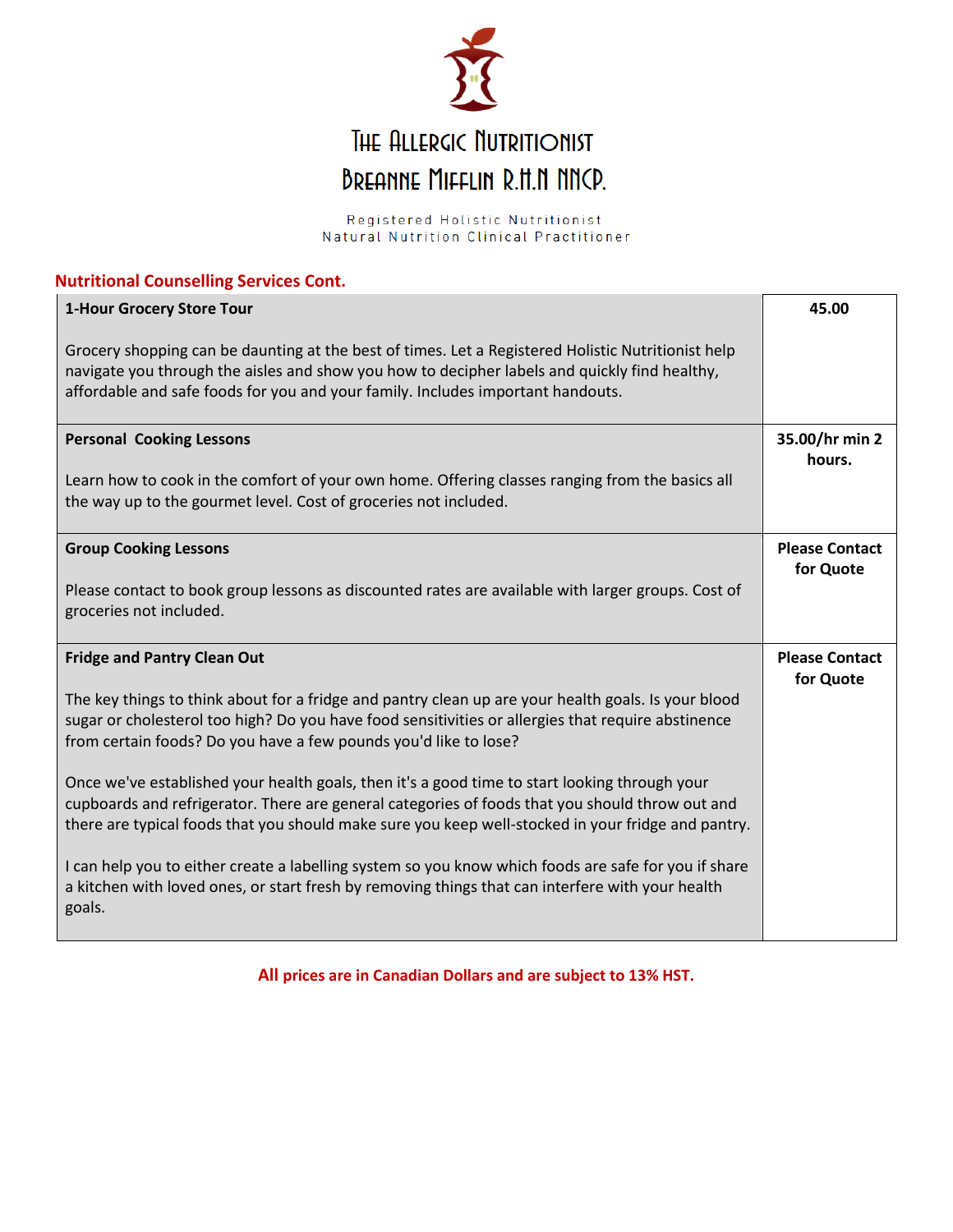

# THE ALLERGIC NUTRITIONIST **BREANNE MIFFLIN R.H.N NNCP.**

Registered Holistic Nutritionist Natural Nutrition Clinical Practitioner

## **Laboratory Testing – Intestinal IQ Single**

| Permeability: Zonulin (Z)                    | 129.00 |
|----------------------------------------------|--------|
| Inflammation: Diamine Oxidase/Histamine (DH) | 280.00 |
| Total IgG General Panel (24 Foods)           | 129.00 |
| Total IgG General Panel (88 Foods)           | 285.00 |

### **Laboratory Testing – Intestinal IQ Combination Tests**

| Permeability + Inflammation (Z+DH)                         | 324.00 |
|------------------------------------------------------------|--------|
| Permeability + Food Sensitivities (Z+24)                   | 233.00 |
| Permeability + Food Sensitivities (Z+88)                   | 374.00 |
| Permeability + Inflammation + Food Sensitivities (Z+DH+24) | 519.00 |
| Permeability + Inflammation + Food Sensitivities (Z+DH+88) | 649.00 |

### **Laboratory Testing - Hormones**

| Adrenal Check (Cx4, DS)                          | 208.00 |
|--------------------------------------------------|--------|
| Female Wellness (E2, Pg, T, DS, C)               | 208.00 |
| Female Wellness Plus (E2, Pg, T, DS, Cx2)        | 267.00 |
| Female Wellness Daily Cycle (E2, Pg, T, DS, Cx4) | 370.00 |
| Male Wellness (E2, T, DS, C)                     | 176.00 |
| Male Wellness Plus (E2, T, DS, Cx2)              | 234.00 |
| Male Wellness Daily Cycle (E2, T, DS, Cx4)       | 319.00 |

### **Single Hormones**

| Cortisol (C)       | 52.00 |
|--------------------|-------|
| DHEA-S (DS)        | 52.00 |
| Testosterone (T)   | 52.00 |
| Progesterone (Pg)  | 52.00 |
| 17- Estradiol (E2) | 52.00 |

**All prices are in Canadian Dollars and are subject to 13% HST.**